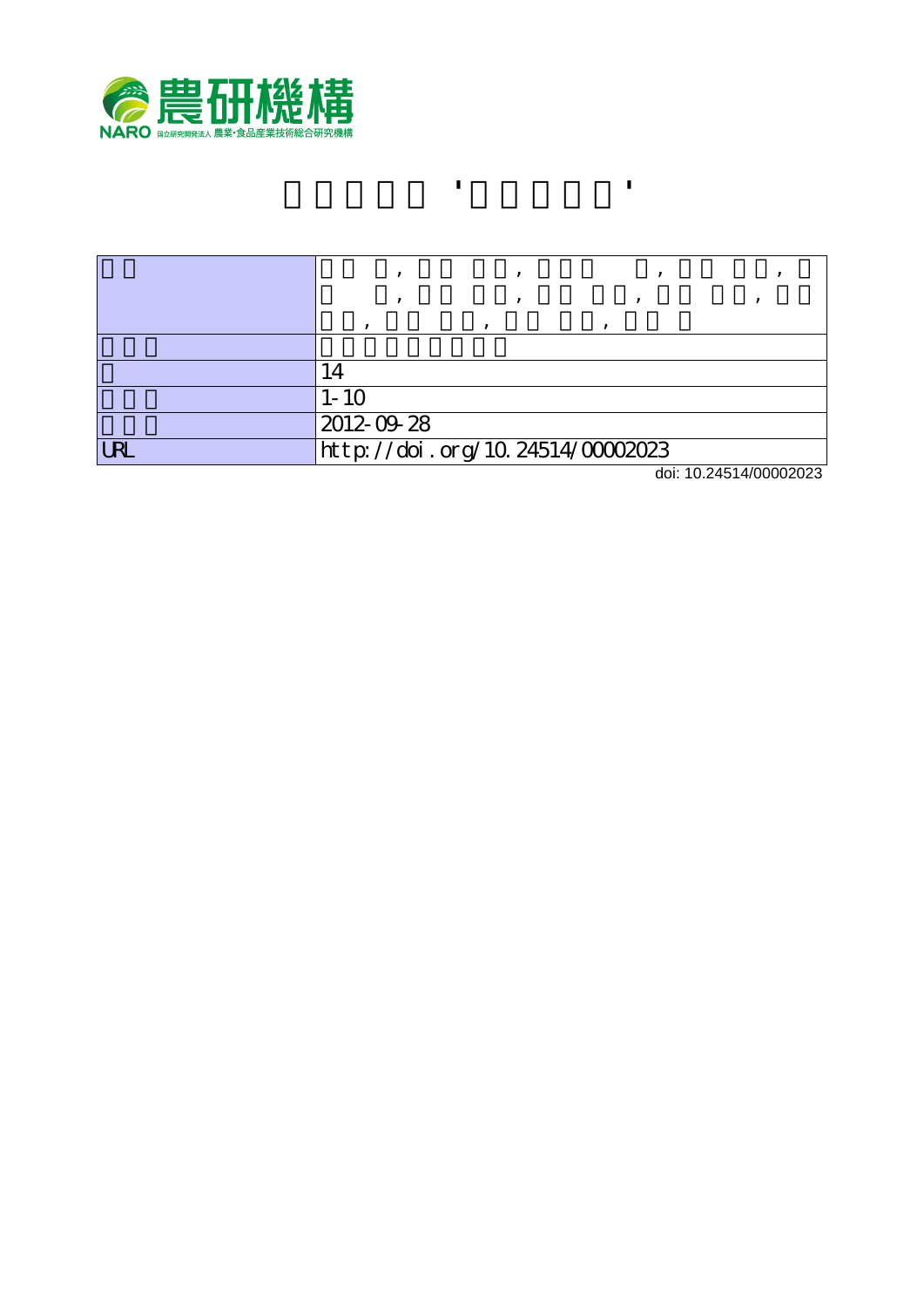## **原著論文**

# モモ新品種'つきあかり'

土師 岳†1・山口正己†2・八重垣英明・末貞佑子・京谷英壽†3・西村幸一†3・鈴木勝征†3・ 三宅正則†4・小園照雄†5・木原武士†3・福田博之†3・内田 誠†3

> 独立行政法人 農業・食品産業技術総合研究機構 果樹研究所品種育成・病害虫研究領域 305-8605 茨城県つくば市

# New Peach Cultivar'Tsukiakari'

Takashi HAJI, Masami YAMAGUCHI, Hideaki YAEGAKI, Yuko SUESADA, Hidetoshi KYOTANI, Kouichi NISHIMURA, Katsuyuki SUZUKI, Masanori MIYAKE, Teruo KOZONO, Takeshi KIHARA, Hiroyuki FUKUDA and Makoto UCHIDA

> Breeding and Pest Management Division Institute of Fruit Tree Science National Agriculture and Food Research Organization (NARO) Tsukuba, Ibaraki 305-8605, Japan

#### **Summary**

'Tsukiakari'is a mid-season maturing yellow flesh table peach (Prunus persica Sieb. et Zucc.) cultivar released in 2008 by the National Agriculture and Food Research Organization Institute of Fruit Tree Science (NIFTS) in Japan.'Tsukiakari'resulted from a cross of 'Masahime'× 'Akatsuki'and was subjected to the 8th national trial of peach at 22 experimental stations in 22 prefectures in Japan as Peach Tsukuba 121 beginning in 2001. The cultivar was registered as No. 19504 under the Plant Variety Protection and Seed Act of Japan on March 3, 2010.

The tree is vigorous, and the tree shape is intermediate between upright and spreading. 'Tsukiakari'bears many flowers with fertile pollen. The fruit development period for'Tsukiakari' is about 110 days. The fruit ripens from late July to early August, 1 week after'Akatsuki', and about 2 weeks before'Ougonto'at NIFTS (Ibaraki). The fruit is oblate in shape and medium in size, averaging 230g in weight. The fruit skin is resistant to cracking, leading to no bagging

<sup>(2011</sup> 年 9 月 8 日受付・2012 年 3 月 23 日受理)

<sup>†1</sup> 現 果樹研究所リンゴ研究領域 岩手県盛岡市

<sup>†2</sup> 現 東京農業大学 神奈川県厚木市

<sup>†3</sup> 元 果樹研究所 茨城県つくば市

<sup>†4</sup> 現 山梨県果樹試験場 山梨県山梨市

<sup>†5</sup> 故人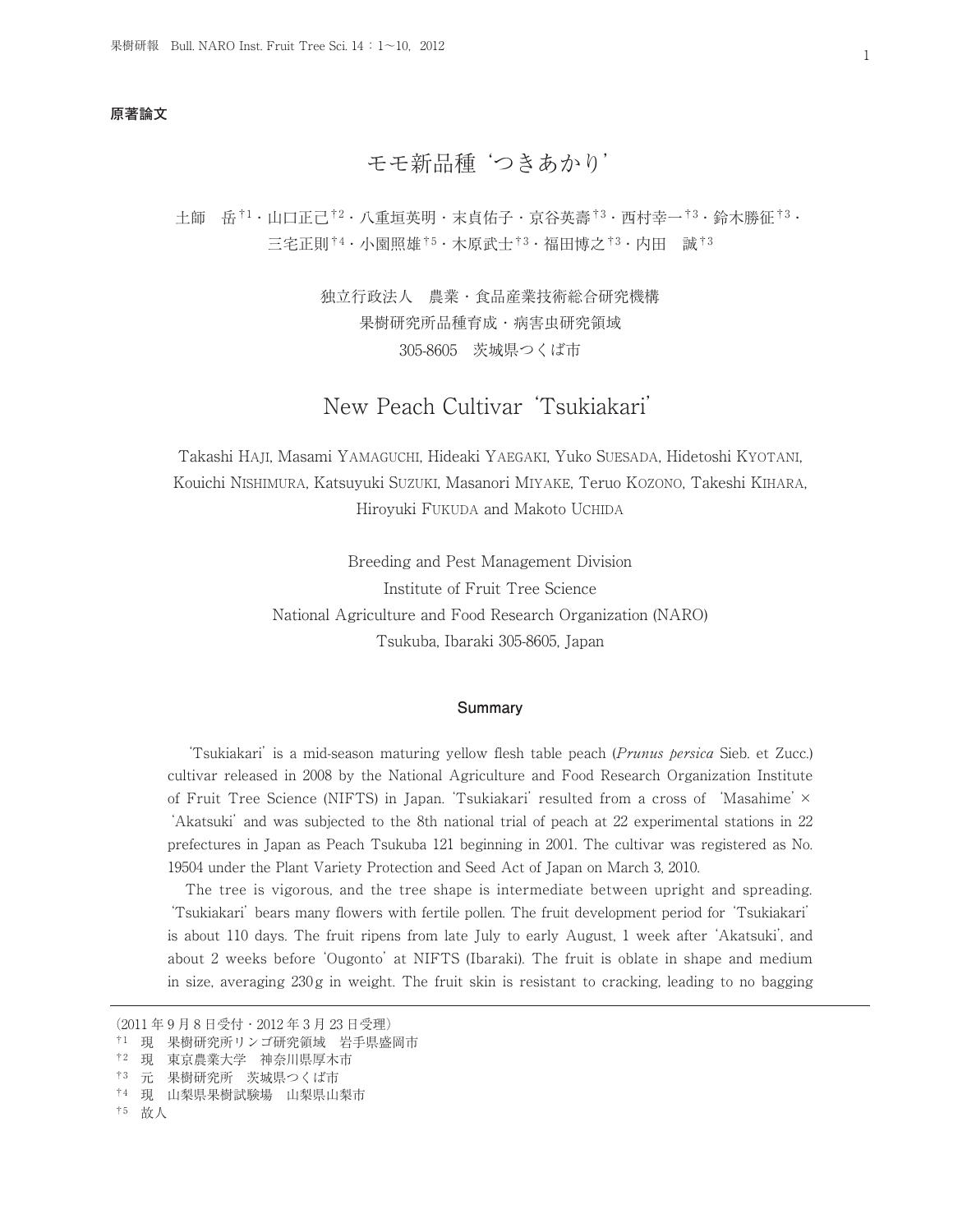cultivation. The skin color is yellow with a relatively low amount of red blushing. The flesh is yellow in color with a slight red pigment, juicy, melting with a fine texture and clingstone. The soluble solids content and the pH in juice average 13.8 % and 4.60 respectively. 'Tsukiakari' is a recommended cultivar for yellow-flesh table peach production.

**Keywords**: fruit breeding, high sugar content, mid-season maturing, Prunus persica, yellow flesh

## **緒 言**

モモは果肉色の違いにより白肉品種と黄肉品種に大 別され,白肉と黄肉は対立形質で後者が劣性である (Bailey and French, 1949).黄肉モモと白肉モモは,い ずれも果皮の陽光面は赤く着色する.しかし赤く着色し ない部分すなわち地色は,果実成熟が進むと白肉品種で は緑白から乳白色になるのに対して黄肉品種は黄色や橙 黄色になるので,両者は果実外観では地色の違いにより 区別される.

わが国の生食用モモは,明治時代に中国や欧米から導 入された品種の偶発実生から成立しており,その過程 で中心的役割を果たしたのは白肉品種の'白桃'で,こ れまでの主力品種はいずれも白肉モモであった.一方, 昭和初年から開始された缶詰専用品種の育種 (梶浦, 1958)では,黄肉缶詰の原料を生産する目的で,黄肉品 種が選抜された.そのためわが国では,黄肉品種は缶詰 用とイメージをされることが多く,生食用としては重視 されていなかった.しかし近年,食生活や流通形態の変 化に伴い消費者が品種の多様化を求めるようになり、モ モでは食味が優れた生食用の黄肉品種として晩生の'黄 金桃'が市場流通するようになった.その結果,生食用 の黄肉品種に対する需要が高まっており,白肉モモと同 様に、黄肉モモでも早生から晩生までの一連の熟期にお いて栽培性と果実品質に優れた生食用品種を育成するこ とが重要な育種目標になっている.

果樹研究所では,これまでに生食用の黄肉品種とし て極早生では'ひめこなつ'(末貞ら,2012),早生では 'ちよまる'(山口ら,1989)を育成している.このたび , 無袋栽培に適し,食味良好な中生の黄肉品種'つきあか り'を育成したので,その育成経過と特性の概要を報告 する.

## **謝 辞**

本品種の育成に当たり,系統適応性検定試験を担当さ

れた関係公立試験研究機関の各位,ならびに多大のご協 力を寄せられた歴代職員,研修生の各位に心から謝意を 表する次第である.

## **育成経過**

本品種は,果実の外観と品質が優れた生食用モモの育 成を目標とした交雑で得られた実生から選抜され,種子 親は'まさひめ', 花粉親は'あかつき'で (Fig. 1), い ずれも果樹研究所において育成した白肉の生食用品種で ある(金戸ら,1980;京谷ら,1992).交雑は 1991 年に 農林水産省果樹試験場(現 独立行政法人農業・食品産 業技術総合研究機構果樹研究所)千代田圃場(茨城県か すみがうら市)で行い,得られた種子は同年秋に播種し た. 翌年春に苗圃に定植し、2年間苗圃で養成した後, 1994 年に個体番号 「248-6」 を付して千代田圃場の育種 圃に定植した.2001 年から系統名 「モモ筑波 121 号」 としてモモ(生食用)第8回系統適応性検定試験に供試 し,果樹研究所と全国 21 場所の公立試験研究機関にお いて特性の検討を行った.その結果,'黄金桃'より 2 週 間以上前に収穫され,無袋栽培可能で果実品質が優れる ことが確認された.そこで 2008 年 1 月に開催された平 成 19年度果樹系統適応性・特性検定試験成績検討会(落 葉果樹)において新品種候補にふさわしいとの合意が得 られ,2008 年 2 月の果樹試験研究推進会議で新品種候 補とすることが決定された.その後 2008 年 3 月に'つ きあかり'と命名し種苗法による品種登録出願を行い, 2010 年 3 月 18 日に登録番号第 19504 号として品種登録 された.

本品種の系統適応性検定試験を実施した公立試験研究 機関は以下のとおりである.宮城県農業・園芸総合研究 所,秋田県果樹試験場鹿角分場(現 秋田県鹿角地域振 興局農林部普及指導課果樹産地支援班・かづの果樹セン ター),山形県農業総合研究センター農業生産技術試験 場(現 山形県農業総合研究センター園芸試験場). 福 島県農業総合センター果樹研究所,群馬県農業技術セン ター,山梨県果樹試験場,長野県果樹試験場,新潟県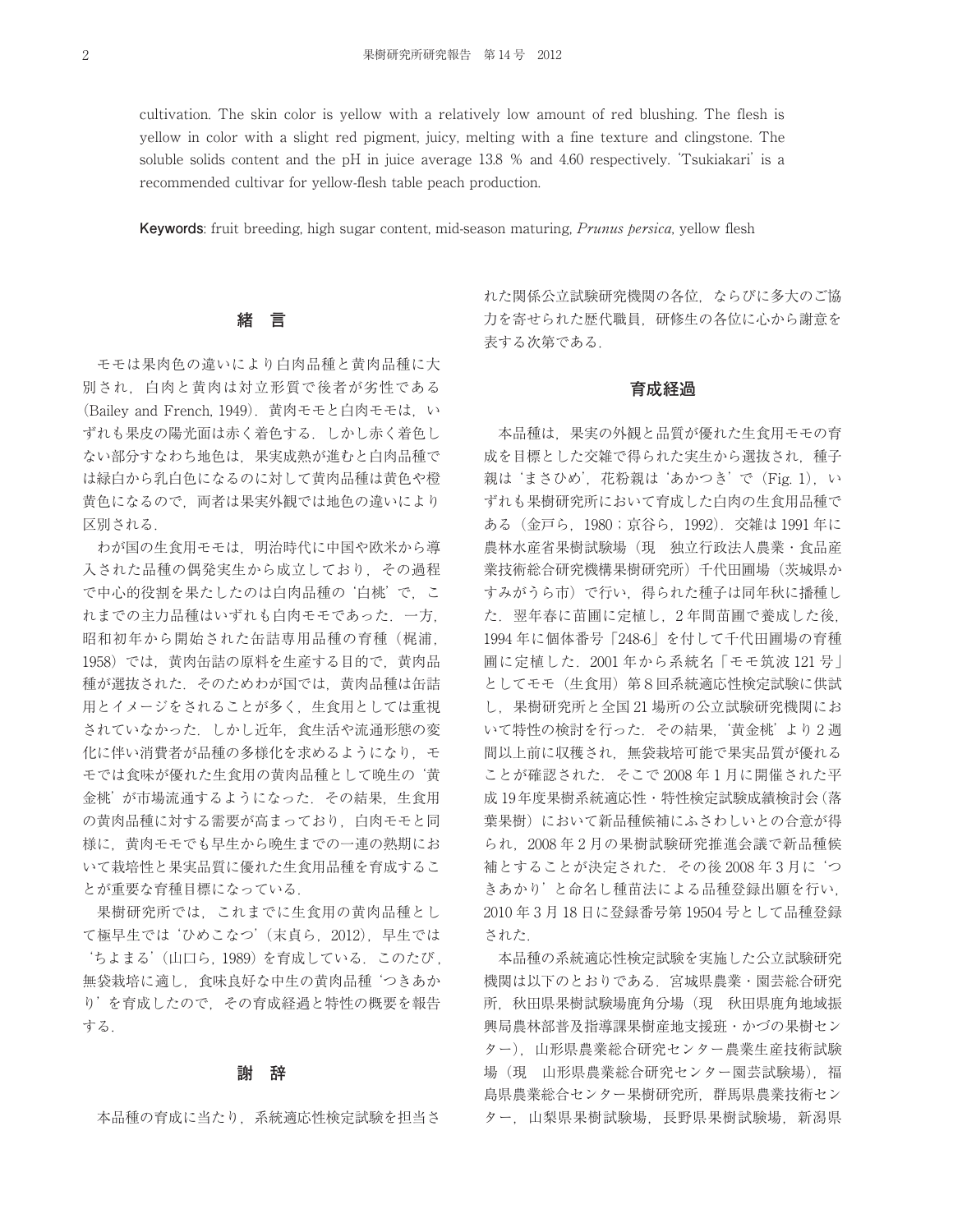

Fig. 1 Pedigree of'Tsukiakari'peach

農業総合研究所園芸研究センター,富山県農業技術セン ター果樹試験場(現 富山県農林水産総合技術センター 園芸研究所果樹研究センター),石川県農業総合研究セ ンター果樹試験場(現 石川県農業総合研究センター), 愛知県農業総合試験場, 京都府丹後農業研究所(現 京 都府農林水産技術センター丹後農業研究所),和歌山県 農林水産総合技術センター果樹試験場かき・もも研究 所,岡山県農業総合センター農業試験場(現 岡山県農 林水産総合センター農業研究所),広島県立総合技術研 究所農業技術センター,徳島県立農林水産総合技術支援 センター果樹研究所県北分場,香川県農業試験場府中分 場(現 香川県農業試験場府中果樹研究所),愛媛県立 果樹試験場(現 愛媛県農林水産研究所果樹研究セン ター),福岡農業総合試験場豊前分場,熊本県農業研究 センター果樹研究所,大分県農林水産研究センター果樹 研究所(現 大分県農林水産研究指導センター).

果樹研究所における育成担当者と担当期間は以下のと おりである:

京谷 英壽(1991〜1992),西村 幸一(1991〜1992), 小園 照雄(1991〜1992),土師 岳(1991〜2005), 山口 正己(1992〜2008),福田 博之(1992〜1993), 三宅 正則(1993〜1996),木原 武士(1993〜1996), 八重垣英明(1996〜2008),鈴木 勝征(1996〜2004), 末貞 佑子(2004〜2008),内田 誠(2004〜2006).

## **特性の概要**

#### **1.育成地の成績に基づく特性**

果樹研究所において 2001 年から 2007 年までの 7 年 間,'つきあかり'の樹体特性および果実形質を,原木 と 2001 年に切り接ぎした複製樹 2 本を用いて調査した. 対照品種のうち'あかつき'は 2006 年から'黄金桃'は 2004 年からは 2001 年に切り接ぎにより増殖した 2 樹で 調査し,それ以前は'あかつき'は 1992 年に'黄金桃' は1990年に切り接ぎした樹で調査した. なお調査は育 成系統適応性検定試験、特性検定試験調査方法(農林水 産省果樹試験場,1994;独立行政法人農業・食品産業技 術総合研究機構果樹研究所,2007)に従って実施した.

#### **1)樹性**

樹性に関する特性を 2006 年と 2007 年の調査結果に 基づき Table 1 に示した. 樹姿は'あかつき'が「やや 直立性」,'黄金桃'が「直立性」であったのに対して, 'つきあかり'は「開張性と直立性の中間」であり,樹 勢は対照品種が「やや強」で'つきあかり'は「強」と 評価された.新梢の発生は多く,葉身の長さと幅はとも に「中」で,蜜腺は「腎臓形」で数は 2.5 個前後である. 芽の着生は複芽で花芽の着生は多い. 花は単弁普通咲き で,花弁の色は「桃」である.育成地での満開期は 4 月 5日で'あかつき'と同時期で,'黄金桃'より 1日早かっ た. 花粉を有し、自家結実性で、生理落果は「少」〜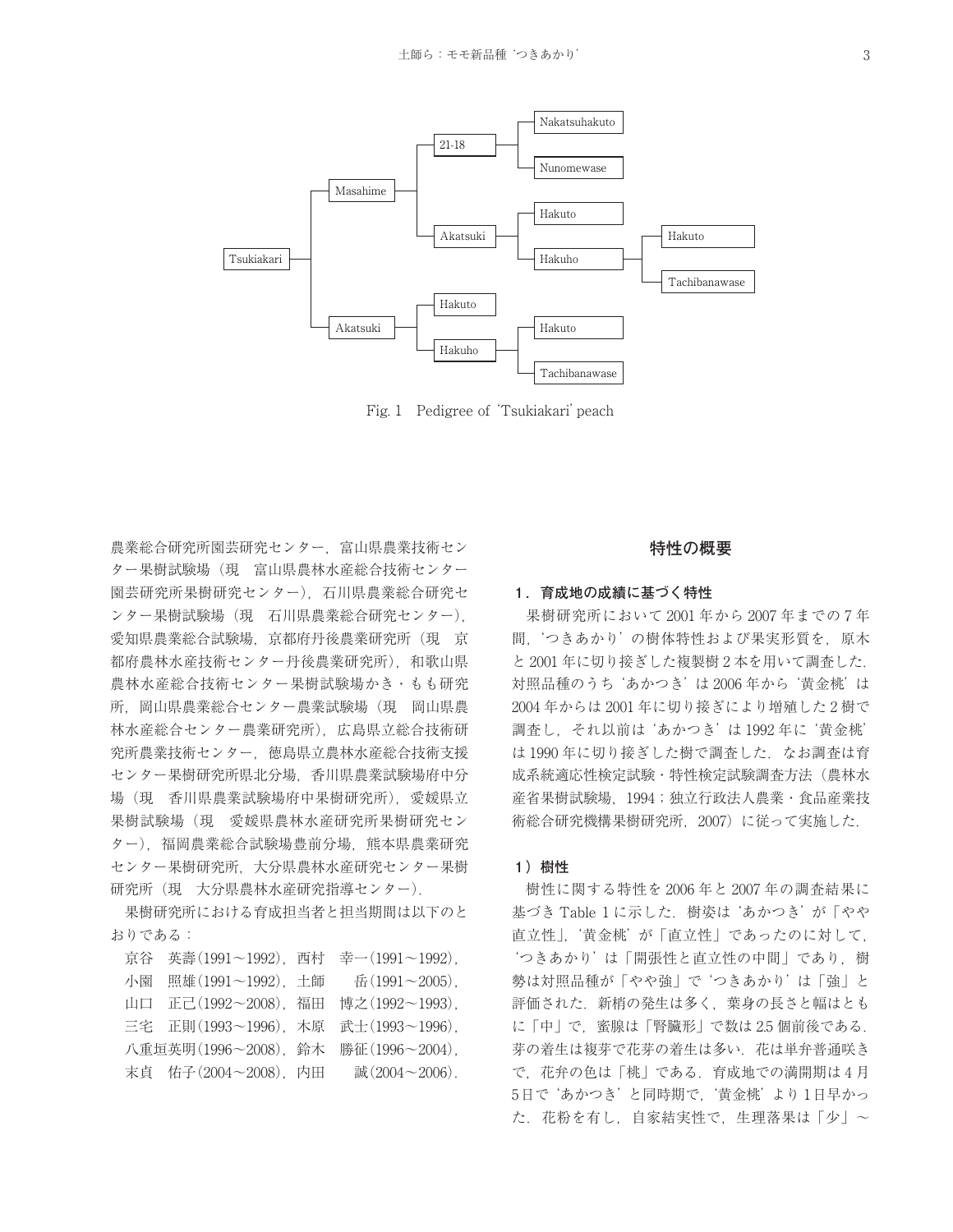「やや多」であった.育成地における収穫期は暦日では 7 月下旬から 8 月上旬,平均の満開後日数は 117 日であ り,'あかつき'より 1 週間程度後,'黄金桃'より 2 週間 程度前となった.せん孔細菌病,灰星病に罹病性である が,'あかつき'などの生食用モモを対象とした薬剤防除 で問題となる病害は認められなかった.

## **2)果実特性**

果実特性を 2006 年と 2007 年の調査結果に基づき Table 2 に示した. 果実重は 203g で. 'あかつき' より も約 40g, '黄金桃'より約 100g 小さかった. 果形は円 形で,果頂部は広く,浅く凹む.果皮は地色が黄色で, 赤い着色はぼかし状で着色程度は「少」〜「中」と比較 的少ないため,無袋でも黄色い地色が見え,黄肉品種と 判断しやすい外観になる (Fig. 2). 果面は滑らかで微細 な果点が目立つ場合があるものの裂果しにくく,無袋栽 培が可能である.玉揃いは「中」〜「やや良」と評価さ れた.果肉は黄色で,果皮直下,果肉および核周囲の紅 色素は少ない(Fig. 2).肉質は溶質で,粗密は「密」〜 「やや密」である.果肉繊維が少なく多汁で肉質は良好 である.甘味は多く,果汁の糖度は 13.6%となり,'あ かつき'より 3.3%高く,'黄金桃'より 1.9%低かった.

酸味は少なく pH4.5〜4.6 程度となり'黄金桃'より酸味 が少なかった. 渋味の発生は少なく食味は優れている. 核は「粘核」でやや大きく、核割れの発生は少なかった.

## **2.系統適応性検定試験における試作の結果**

モモ(生食用)第 8 回系統適応性検定試験において 2001 年から 2007 年まで'あかつき'と'黄金桃'を対照 品種として,果樹研究所と 21 の公立研究機関で特性を 検討した.調査には 2001 年(山形は 2002 年,富山は 2003年)に'おはつもも'などの台木用品種に接ぎ木し た'つきあかり'樹および各機関で栽培されている対照 品種樹を用い(Table 3),育成系統適応性検定試験・特 性検定試験調査方法(農林水産省果樹試験場, 1994;独 立行政法人農業・食品産業技術総合研究機構果樹研究 所,2007)に従って調査を実施した.

## **1)樹性**

樹性に関する特性を 2006 年と 2007 年の調査結果に基  $\check{\triangleleft}$  3 に示した. なお秋田県は 2006年以降の試 験を中止している. 樹姿は9場所が「直立性」または 「やや直立性」,2 場所が「直立性」〜「開張性と直立性 の中間」または「やや直立性」〜「開張性と直立性の中

Table 1. Tree and bearing characteristics of'Tsukiakari','Akatsuki'and'Ougonto'at NIFTS, Tsukuba (2006-2007).

| Cultivar   | Tree age | Tree shape $^{\rm z}$ | Number of<br>Full bloom time W<br>Tree vigor <sup>y</sup><br>flower buds $x$ |      | Physiological fruit drop v | Harvesting time          |           |
|------------|----------|-----------------------|------------------------------------------------------------------------------|------|----------------------------|--------------------------|-----------|
| Tsukiakari | $6-7$    | Intermediate          | Vigorous                                                                     | Many | April 5                    | Little∼Medium-Much       | July 30   |
| Akatsuki   | $6 - 7$  | Semi-upright          | Semi-vigorous                                                                | Many | April 5                    | Little∼Medium            | July 25   |
| Ougonto    | $6-7$    | Upright               | Semi-vigorous                                                                | Many | April 6                    | $Little~$ -Little-Medium | August 13 |

<sup>z</sup> Classified into five classes: Upright (standard cultivar: 'Shuho'); Semi-upright; Intermediate ('Hakuho'); Semi-spreading; Spreading ('Okubo').

y Classified into five classes: Vigorous (standard cultivar: `Hakuho'); Semi-vigorous; Intermediate between vigorous and weak (`Hakuho'); Semi-weak; Weak (`Baba Hakuto'). <sup>x</sup> Classified into five classes: Few (standard cultivar:'Kanto 2'); Slightly few; Medium ('Sunago Wase'); Slightly many; Many ('Hakuho').

wDate when more than 80% of flowers blossomed.

<sup>v</sup> Classified into four classes: None; Little (standard cultivar:'Hakuho'); Medium ('Nishino Hakuto'); Much ('Hakuto').

| Table 2. Fruit characteristics of 'Tsukiakari', 'Akatsuki' and 'Ougonto' at NIFTS, Tsukuba (2006-2007). |  |  |  |  |  |  |
|---------------------------------------------------------------------------------------------------------|--|--|--|--|--|--|
|---------------------------------------------------------------------------------------------------------|--|--|--|--|--|--|

| Cultivar   | Fruit shape <sup>2</sup> | Fruit<br>weight | Degree of fruit Ground color<br>skin blushing <sup>y</sup> | of fruit skin | Fruit skin<br>cracking <sup>x</sup> | Fruit skin<br>surface W | Uniformity of size <sup>v</sup>              | Flesh<br>color | Flesh texture <sup>u</sup> | Soluble solids<br>content<br>(% ) | Acidity<br>(pH) |
|------------|--------------------------|-----------------|------------------------------------------------------------|---------------|-------------------------------------|-------------------------|----------------------------------------------|----------------|----------------------------|-----------------------------------|-----------------|
| Tsukiakari | Round                    | 203             | Low∼Medium                                                 | Yellow        | $None \sim Little$                  | Smooth                  | Medium~Slightly high Yellow Fine~Medium-Fine |                |                            | 13.6                              | 4.55            |
| Akatsuki   | Oblate $\sim$ Round      | 246             | Medium-High                                                | White         | None                                | Smooth                  | Medium $\sim$ Slightly high White            |                | Fine                       | 10.3                              | 4.40            |
| Ougonto    | Round                    | 307             | Medium-High                                                | Yellow        | Very little~Medium Medium           |                         | Medium                                       | White          | Medium                     | 15.5                              | 3.94            |

<sup>z</sup> Classified into five classes on the basis of height/width ratio in mature fruit: Flat: <0.69; Oblate: 0.7~0.94; Round: 0.95~0.99; Ovate: 1.0~1.04; Elliptical: >1.05.

<sup>y</sup> Classified into four classes: None; Low (standard cultivar:'Nunome Wase'); Medium ('Hakuho'); High ('Okubo').

<sup>x</sup> Classified into five classes: None (standard cultivar:'Fantasia'); Very Little ('Shuho'); Medium; Much ('Okitsu').

<sup>w</sup> Classified into three classes: Smooth (standard cultivar: 'Hiratsuka Red'); Medium; Rough ('Okitsu').

Classified into five classes: Low; Slightly low; Medium; Slightly high; High.

<sup>u</sup> Classified into three classes: Fine (standard cultivar:'Hakuto'); Medium ('Hakuho'); Coarse ('Okubo').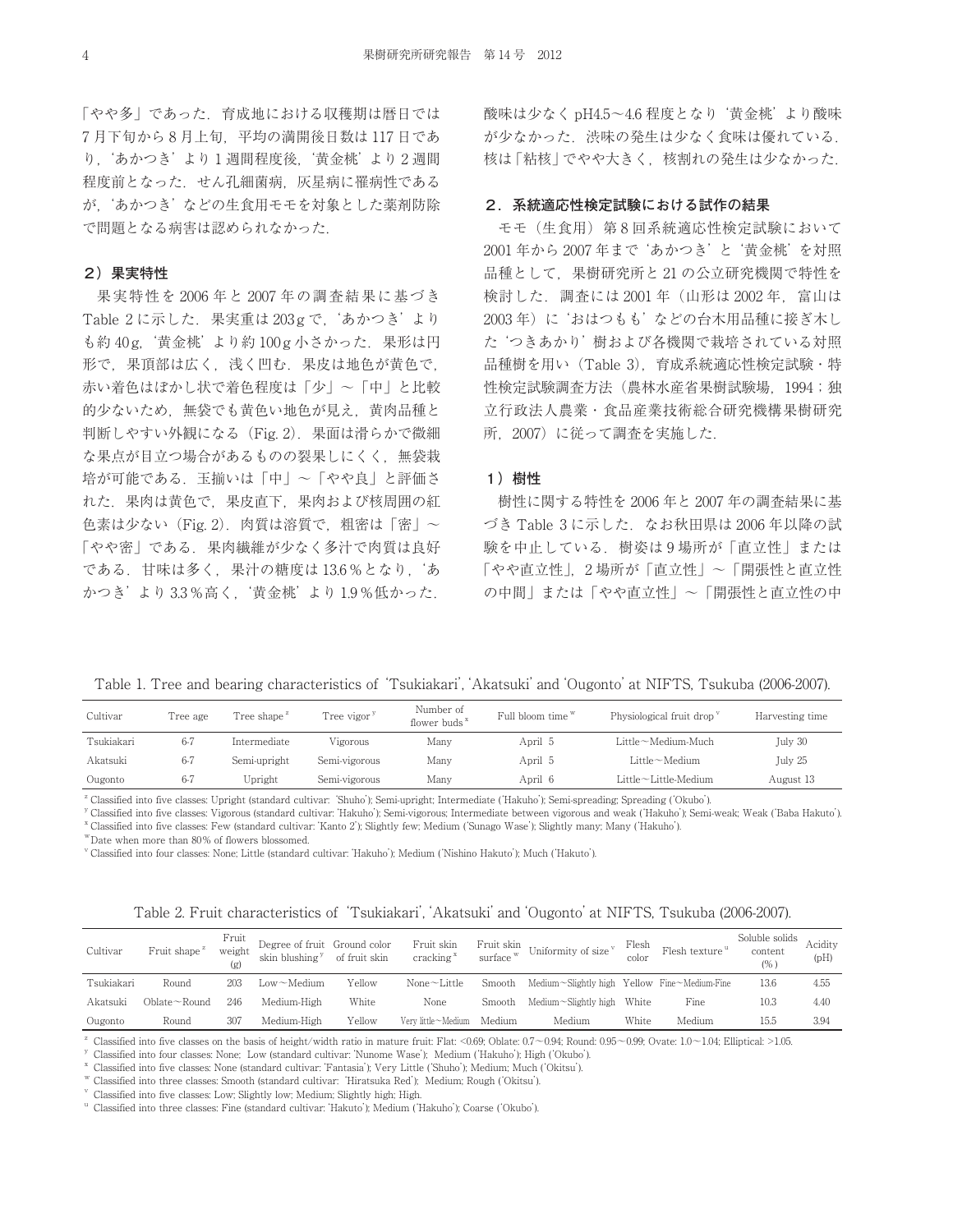



Fig. 2 Fruit of'Tsukiakari'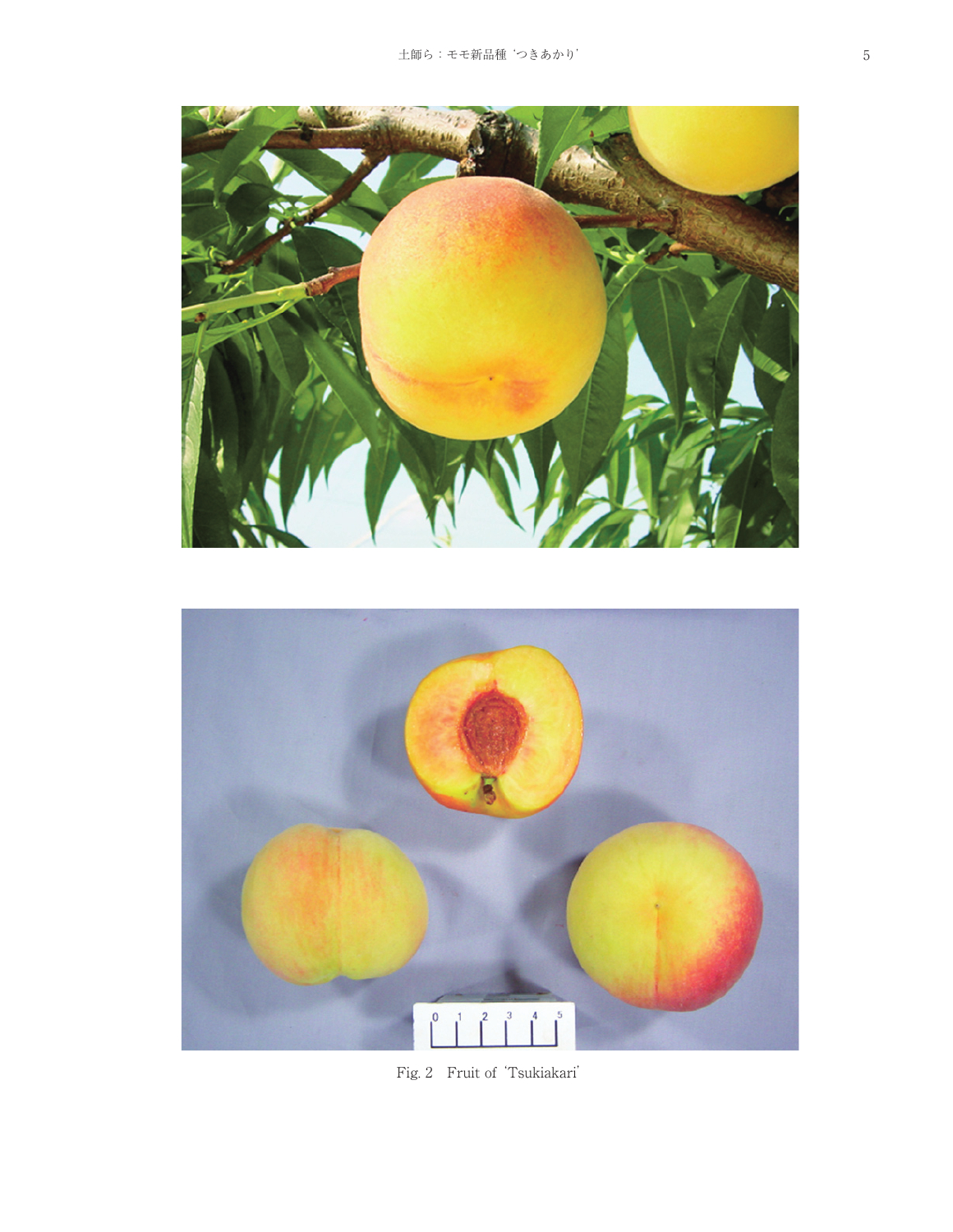間」,8 場所が「開張性と直立性の中間」と判定し,「開 張性と直立性の中間」〜「やや開張性」と「やや開張性」 が各1場所であった. 樹勢は「強」または「やや強」の 判定が14場所,「中」の判定が7場所であった. 花芽の 着生は富山県以外の場所は「多」であったことから、花 芽の確保は容易であると考えられた. 開花盛期は、宮 城県,山形県で 4 月下旬,山梨県,和歌山県,香川県な どでは 4 月上旬,熊本県,大分県では 3 月末から 4 月初 めとなり,全体の平均では 4 月 11 日で'あかつき'と同 時期, '黄金桃'の2日前となった. 収穫盛期は宮城県, 山形県,福島県,長野県,富山県などが8月中旬,山梨 県, 香川県などは8月上旬, 岡山県, 広島県, 大分県な どで7月下旬,和歌山県と熊本県は7月中旬となり、全 体の平均は8月3日で、'あかつき'の7日後、'黄金桃' の14日前となった. 以上の結果から つきあかり' は満 開後約 110 日で収穫される中生品種であることが確認さ れた.生理落果は茨城県と京都府を除く全場所で「無」 または「少」となったことから少ないと考えられた. 病 虫害に関してはせん孔細菌病,灰星病の発生が認められ たものの特に被害が報告されなかったので,'あかつき' などの生食用モモを対象とした防除で被害は防げると考 えられる.

### **2)果実特性**

果実特性を 2006 年と 2007 年の調査結果に基づき Table 4 に示した. なお秋田県は 2006 年以降の試験を 中止している.果形はほとんどの場所で「扁円形」と判 定された.果実重の全場所平均は 233g で,'あかつき' や'黄金桃'より小さかった.しかし山梨県,香川県な どでは 300g 以上になったので,結実管理の違いにより 果実肥大が促進されることが期待された.

果皮の赤い着色は,「多」または「中」〜「多」が 3 場所, 「中」は 7 場所,「少」〜「中」が 5 場所,「少」は 4 場所, 「微」〜「少」と「やや少」〜「やや多」が各 1 場所で, 'あ かつき'や'黄金桃'より少なかった. 果皮の地色は「黄」 または「橙黄」であった.黄肉モモは果実外観では果皮 の地色が黄色い点で白肉モモと区別されるので,果皮の 赤い着色で覆われ黄色い地色が隠れると,販売の際に白 肉モモとの区別が困難になる.今回の試験では'つきあ かり'は,果皮の赤い着色が「少」〜「中」と比較的少 なく,黄色い地色が見えやすいと考えられた.'黄金桃' では消費者に対して黄肉品種であることを強調するた め, 遮光袋で果皮着色を抑える着色抑制栽培(山口ら, 2006)を行い果面全体が黄色い果実を生産する場合があ る.福岡県で行われた袋掛けの試験(石橋ら,2010)で は,'つきあかり'の果皮における赤い着色は無袋栽培で は「中」であるのに対して,遮光袋を掛けると果面全体 が黄色くなると報告しているので、本品種は着色抑制栽 培にも適していると期待される.

裂果は 14 場所が「無」と判定し,果面の粗滑は 17 場 所が「滑」,3 場所が「滑」〜「中」で,「中」または「粗」 と判定した場所はなかった.また'つきあかり'と'黄 金桃'で無袋栽培を実施した山形県,福島県,茨城県, 石川県,愛知県,愛媛県,大分県の 7 場所における果面 の粗滑をみると,'つきあかり'は「滑」が 5 場所,「滑」 〜「中」が 2 場所であったのに対して,'黄金桃'は「滑」 が 2 場所, 「中」が 5 場所であった. 従って'つきあかり' は'黄金桃'に比べ果面が滑らかで,無袋栽培が可能と 考えられた.玉揃いは 14 場所が「良」または「やや良」, 4場所が「中」〜「良」または「中」〜「やや良」, 2場 所が「中」, 1場所が「やや不良」としており, 玉揃い が良好な品種であることが明らかになった.

果肉の粗密は,'黄金桃'では「密」または「やや密」 が6場所,「密」〜「中」は1場所,「中」が 11 場所, 「やや粗」〜「粗」が1場所であったのに対して,「つき あかり」では「密」と判定したのが 13 場所,「やや密」 または「密」〜「やや密」が2場所,「密」〜「中」が 5場所,「中」が1場所で、肉質は緻密で'黄金桃'より 優れることが明らかになった.果汁の糖度は全場所の平 均で,'あかつき'が 12.4%,'黄金桃'が 14.0%,'つき あかり'は 13.8%となり,糖度は'あかつき'より高く, '黄金桃'とは同程度であることが明らかになった.果 汁の pH は全場所の平均で 4.62 となり'あかつき'と同 程度であった.

果肉におけるみつ症は 2007 年に 19 場所で調査が行わ れ,'つきあかり'では福島,茨城,山梨,長野,石川, 京都,和歌山,広島,香川,熊本,大分の11場所,あ かつき'は山形,福島,茨城,新潟,富山,石川,愛 知, 京都, 広島, 香川, 福岡, 熊本の12場所, '黄金 桃'では山形,新潟,富山,広島,香川,熊本,大分の 7 場所で発生が報告された.

## **3.適応地域および栽培上の留意点**

高品質な中生の黄肉品種として九州から東北地方まで の既存のモモ産地において栽培可能で,黄肉モモの生産 拡大に有効と考えられる.果実がやや小さく,花芽の着 生が多く結実良好なため,適切な摘蕾や摘果により果実 肥大を促進させる.果面に微細な果点が発生するものの 裂果には至らないため、無袋栽培が可能である. また果 皮着色が比較的少なく陽光面以外は黄色くなるため、遮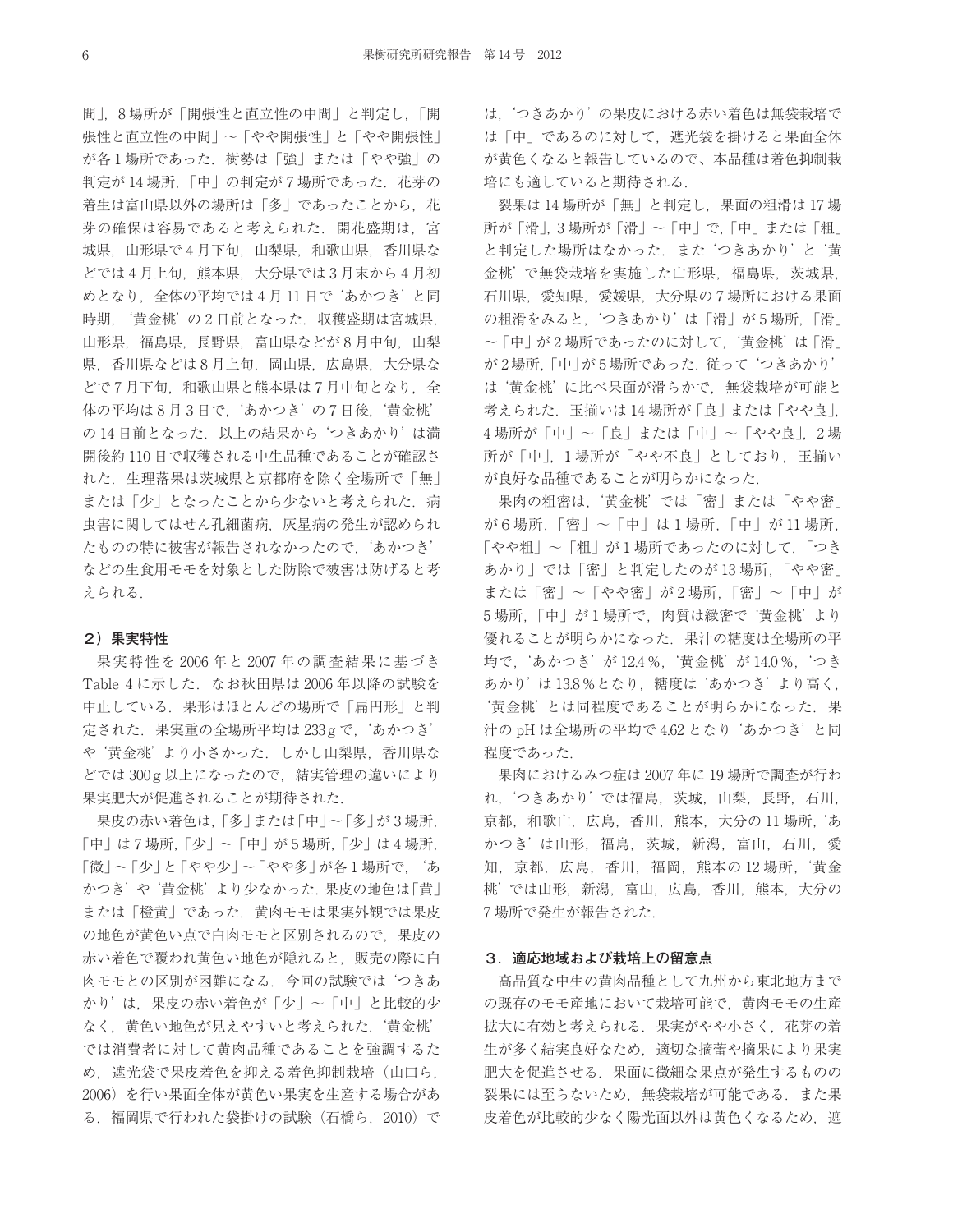## Table 3. Tree and bearing characteristics of 'Tsukiakari', 'Akatsuki' and 'Ougonto' in the national trial (2006-2007)<sup>2</sup>.

| Location  | Cultivar   | Tree age <sup>y</sup> | Tree shape                         | Tree vigor                 | Number of flower buds     | Full bloom<br>time | Harvesting<br>time | Physiological<br>fruit drop |
|-----------|------------|-----------------------|------------------------------------|----------------------------|---------------------------|--------------------|--------------------|-----------------------------|
| Miyagi    | Tsukiakari | $6 - 7$               | Semi-upright                       | Intermediate               | Many                      | April 28           | August 19          |                             |
|           | Akatsuki   | $27 - 28$             | Intermediate                       | Intermediate               | Many                      | April 27           | August 14          |                             |
|           | Ougonto    | $6 - 7$               | Intermediate                       | Intermediate               | Many                      | April 28           | September 1        |                             |
| Yamagata  | Tsukiakari | $5 - 6$               | Semi-upright                       | Semi-vigorous              | Many                      | April 31           | August 17          | None                        |
|           | Akatsuki   | $11 - 12$             | Intermediate                       | Intermediate               | Many                      | April 30           | August 9           | $None \sim Little$          |
|           | Ougonto    | $11 - 12$             | Semi-upright~Semi-spreading        | Intermediate~Semi-weak     | Slightly many $\sim$ Many | April 31           | August 31          | None                        |
| Fukushima | Tsukiakari | $6 - 7$               | Intermediate                       | Semi-vigorous              | Many                      | April 23           | August 14          | None                        |
|           | Akatsuki   | $8 - 9$               | Intermediate                       | Semi-vigorous              | Many                      | April 24           | August 7           | None                        |
|           | Ougonto    | $6 - 7$               | Intermediate                       | Semi-vigorous              | Many                      | April 25           | August 31          | Little                      |
| Ibaraki   | Tsukiakari | $6 - 7$               | Intermediate                       | Vigorous                   | Many                      | April 5            | July 30            | Little~Medium-Much          |
|           | Akatsuki   | $6 - 7$               | Semi-upright                       | Semi-vigorous              | Many                      | April 5            | July 25            | $Little-Medium$             |
|           | Ougonto    | $6 - 7$               | Upright                            | Semi-vigorous              | Many                      | April 6            | August 13          | Little~Little-Medium        |
| Gunma     | Tsukiakari | $6 - 7$               | Intermediate                       | Intermediate               | Many                      | April 7            | July 26            | None                        |
|           | Akatsuki   | $6 - 7$               | Intermediate                       | Intermediate               | Many                      | April 9            | July 20            | None                        |
|           | Ougonto    | $11 - 12$             | Intermediate                       | Intermediate               | Many                      | April 11           | August 11          | None                        |
| Yamanashi | Tsukiakari | $6 - 7$               | Upright                            | Vigorous                   | Many                      | April 6            | August 2           | None                        |
|           | Akatsuki   | $6 - 7$               | Upright                            | Vigorous                   | Many                      | April 6            | July 29            | None                        |
|           | Ougonto    | $6 - 7$               | Upright                            | Vigorous                   | Many                      | April 8            | August 23          | None                        |
| Nagano    | Tsukiakari | $6 - 7$               | Intermediate $\sim$ Semi-spreading | Semi-vigorous              | Many                      | April 26           | August 16          | Little                      |
|           | Akatsuki   | $5 - 6$               | Intermediate                       | Intermediate               | Many                      | April 26           | August 6           | None-Little $\sim$ Little   |
|           | Ougonto    | $5 - 6$               | Semi-upright~Intermediate          | Intermediate               | Many                      | April 26           | August 27          | Little                      |
| Niigata   | Tsukiakari | $6 - 7$               | Semi-upright                       | Vigorous~Semi-vigorous     | Many                      | April 23           | August 14          | Little                      |
|           | Akatsuki   | $6 - 7$               | Semi-upright~Intermediate          | Semi-vigorous              | Many                      | April 21           | August 6           | Little                      |
|           | Ougonto    | $6 - 7$               | Upright~Semi-upright               | Semi-vigorous              | Slightly many             | April 25           | August 25          | Little~Little-Medium        |
| Toyama    | Tsukiakari | $3 - 4$               | Intermediate                       | Intermediate               | Medium                    | April 17           | August 18          | None                        |
|           | Akatsuki   | $3 - 4$               | Intermediate                       | Intermediate               | Medium                    | April 17           | August 3           | None                        |
|           | Ougonto    | $3 - 4$               | Intermediate                       | Intermediate               | Medium                    | April 19           | August 23          | None                        |
| Ishikawa  | Tsukiakari | $6 - 7$               | Upright                            | Intermediate               | Many                      | April 16           | August 6           | None                        |
|           | Akatsuki   | $6 - 7$               | Upright                            | Intermediate               | Many                      | April 14           | August 2           | None                        |
|           | Ougonto    | $6 - 7$               | Upright                            | Intermediate               | Many                      | April 17           | August 21          | None                        |
| Aichi     | Tsukiakari | $5 - 6$               | Semi-spreading                     | Vigorous                   | Many                      | April 5            | August 10          | Little                      |
|           | Akatsuki   | $5 - 6$               | Intermediate                       | Semi-vigorous              | Many                      | April 5            | July 30            | Little                      |
|           | Ougonto    | $5 - 6$               | Intermediate                       | Intermediate               | Many                      | April 7            | August 17          | Little                      |
| Kyoto     | Tsukiakari | $6 - 7$               | Semi-upright                       | Semi-vigorous              | Many                      | April 10           | August 7           | Medium                      |
|           | Akatsuki   | $6 - 7$               | Semi-upright                       | Semi-vigorous              | Many                      | April 9            | August 3           | Medium                      |
|           | Ougonto    |                       |                                    |                            |                           |                    |                    |                             |
| Wakayama  | Tsukiakari | T4-T5                 | Semi-upright                       | Semi-vigorous              | Many                      | April 7            | July 19            | None                        |
|           | Akatsuki   | T4-T5                 | Semi-upright                       | Semi-vigorous              | Many                      | April 6            | July 15            | None                        |
|           | Ougonto    | T4-T5                 | Semi-upright                       | Semi-vigorous              | Many                      | April 7            | August 4           | None                        |
| Okayama   | Tsukiakari | $6 - 7$               | Upright~Intermediate               | Vigorous                   | Slightly many $\sim$ Many | April 12           | July 28            | $None \sim Little$          |
|           | Akatsuki   | $6 - 7$               | Upright $\neg$ Intermediate        | Semi-vigorous              | Slightly many $\sim$ Many | April 10           | July 20            | None $\sim$ Little          |
|           | Ougonto    | $6 - 7$               | $Intermediate \sim$ Spreading      | Vigorous~Intermediate      | Medium                    | April 11           | August 10          | Little                      |
| Hiroshima | Tsukiakari | $6 - 7$               | Semi-upright                       | Vigorous                   | Many                      | April 7            | July 28            | Little                      |
|           | Akatsuki   | $6 - 7$               | Semi-upright                       | Intermediate               | Many                      | April 9            | July 25            | Little $\sim$ Medium        |
|           | Ougonto    | $6 - 7$               | Semi-upright                       | Intermediate               | Many                      | April 10           | August 22          | Medium                      |
| Tokushima | Tsukiakari | $4 - 5$               | Semi-upright                       | Semi-vigorous              | Many                      | April 4            | July 27            | None                        |
|           | Akatsuki   | $7 - 8$               | Intermediate                       | Semi-weak                  | Many                      | April 3            | July 17            | None                        |
|           | Ougonto    | 8-9                   | Semi-spreading                     | Intermediate~Semi-weak     | Many                      | April 6            | July 30            | None                        |
| Kagawa    | Tsukiakari | $5 - 6$               | Semi-upright~Intermediate          | Intermediate               | Many                      | April 4            | August 3           | Little                      |
|           | Akatsuki   | $6 - 7$               | Intermediate                       | Intermediate               | Many                      | April 4            | July 18            | Little                      |
|           | Ougonto    | $5 - 6$               | Intermediate                       | Intermediate               | Many                      | April 7            | August 15          | Little                      |
| Ehime     | Tsukiakari | $6 - 7$               | Intermediate                       | Intermediate               | Many                      | April 5            | July 26            | Little                      |
|           | Akatsuki   | $6 - 7$               | Intermediate                       | Intermediate               | Many                      | April 3            | July 16            | Little                      |
|           | Ougonto    | $6 - 7$               | Semi-upright                       | Intermediate               | Many                      | April 8            | August 8           | Little                      |
| Fukuoka   | Tsukiakari | $6 - 7$               | Intermediate                       | Intermediate               | Many                      | April 4            | July 22            | Little                      |
|           | Akatsuki   | $7 - 8$               | Intermediate                       | Vigorous                   | Many                      | April 4            | July 18            | Little                      |
|           | Ougonto    | $6 - 7$               | Semi-upright                       | Vigorous                   | Many                      | April 4            | August 7           | Little                      |
| Kumamoto  | Tsukiakari | $6 - 7$               | Intermediate                       | Vigorous                   | Many                      | March 29           | July 19            | None                        |
|           | Akatsuki   | $6 - 7$               | Intermediate                       | Semi-vigorous~Intermediate | Many                      | March 26           | July 9             | Medium                      |
|           | Ougonto    | $6 - 7$               | Intermediate                       | Semi-vigorous~Intermediate | Many                      | March 31           | August 4           | None                        |
| Oita      | Tsukiakari | $6 - 7$               | Intermediate                       | Vigorous                   | Many                      | April 3            | July 23            | Little                      |
|           | Akatsuki   | $6 - 7$               | Intermediate                       | Vigorous                   | Many                      | April 1            | July 22            | Little                      |
|           | Ougonto    | $6 - 7$               | Semi-upright~Intermediate          | Vigorous                   | Medium                    | April 3            | August 15          | Little                      |
|           |            |                       |                                    |                            |                           |                    |                    |                             |
| Average   | Tsukiakari |                       |                                    |                            |                           | April 11           | August 3           |                             |
|           | Akatsuki   |                       |                                    |                            |                           | April 11           | July 27            |                             |
|           | Ougonto    |                       |                                    |                            |                           | April 13           | August 17          |                             |

<sup>z</sup> See Table 1 for the evaluation of each trait.<br><sup>y</sup> 'T' means top worked tree.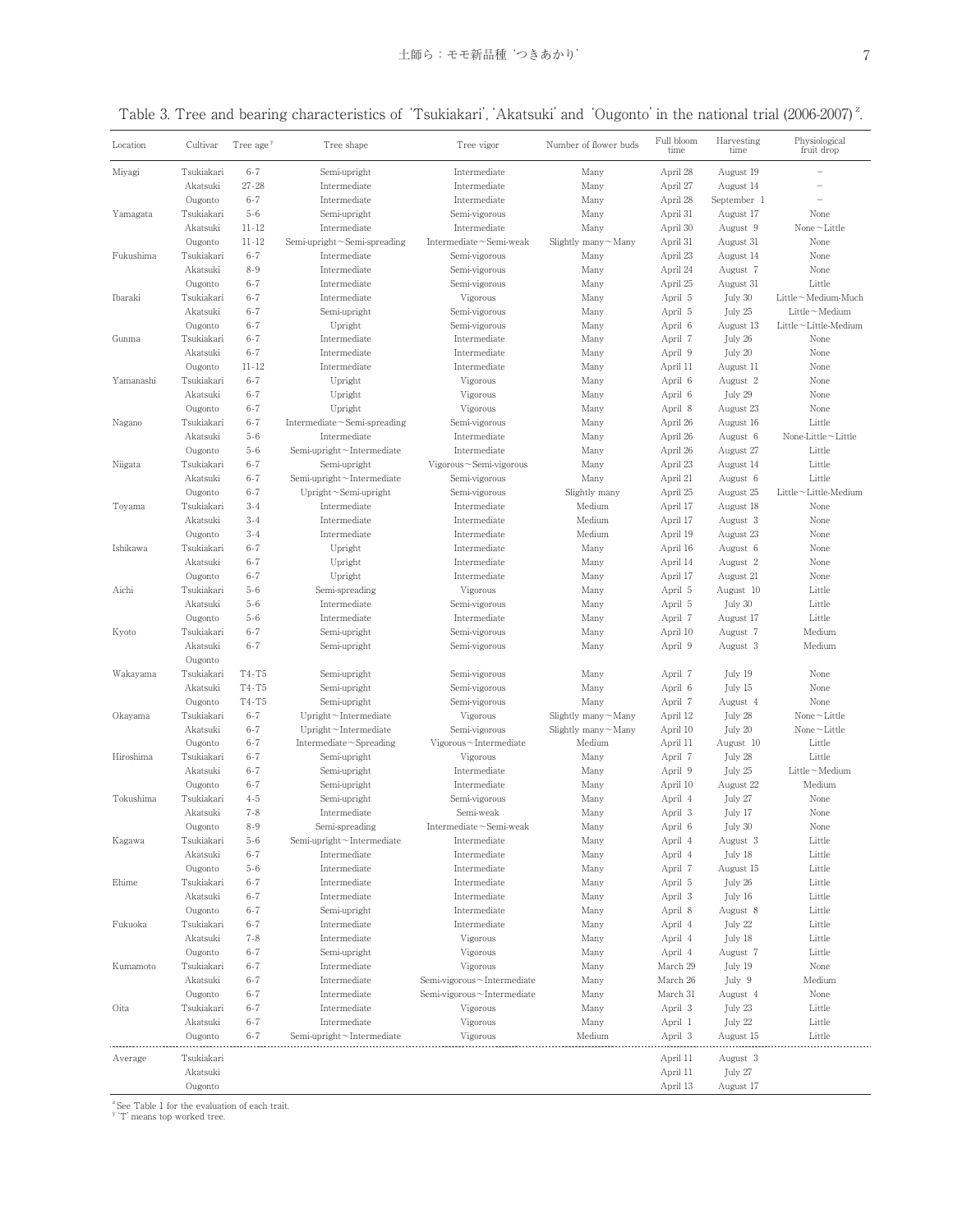Table 4. Fruit characteristics of 'Tsukiakari', 'Akatsuki' and 'Ougonto' in the national trial (2006-2007)<sup>2</sup>.

| Location  | Cultivar            | Fruit<br>shape           | Fruit<br>weight<br>(g)   | Degree of<br>fruit skin<br>blushing   | Ground color<br>of fruit skin | Fruit skin<br>cracking     | Fruit skin<br>surface    | Uniformity<br>of size                    | Flesh color           | Flesh texture                         | Soluble<br>solids<br>content<br>$(\%)$ | Acidity<br>(pH)   |
|-----------|---------------------|--------------------------|--------------------------|---------------------------------------|-------------------------------|----------------------------|--------------------------|------------------------------------------|-----------------------|---------------------------------------|----------------------------------------|-------------------|
| Miyagi    | Tsukiakari          | Oblate                   | 193                      | Low                                   | Yellow~Orangey yellow         | None                       |                          | Slightly high~High                       | Yellow~Orangey yellow | Fine                                  | 15.8                                   | 4.77              |
|           | Akatsuki            | Oblate                   | 300                      | Medium                                | Creamy white                  | None                       | $\overline{\phantom{0}}$ | Medium~Slightly high                     | Creamy white          | $Fine-Medium$                         | 14.9                                   | 4.58              |
|           | Ougonto             | Oblate                   | 264                      | Medium                                | Orangey yellow                | None                       |                          | Slightly high                            | Yellow                | $Fine-Medium$                         | 12.6                                   | 4.41              |
| Yamagata  | Tsukiakari          | Oblate                   | 212                      | Low                                   | Yellow                        | Very little~Medium         | Smooth~Medium            | High                                     | Yellow                | $Fine-Medium$                         | 16.9                                   | 4.60              |
|           | Akatsuki            | Oblate                   | 263                      | Medium-High                           | Creamy white                  | None                       | Smooth                   | High                                     | White~Creamy white    | Fine                                  | 14.8                                   | 5.00              |
|           | Ougonto             | Oblate                   | 290                      | Medium                                | Yellow                        | Little                     | Medium                   | Slightly high~High                       | Yellow~Orangey yellow | Medium                                | 14.4                                   | 4.30              |
| Fukushima | Tsukiakari          | Round                    | 270                      | Medium                                | Yellow                        | None                       | Smooth                   | High                                     | Yellow                | Fine                                  | 14.0                                   | 4.75              |
|           | Akatsuki            | Oblate                   | 290                      | High                                  | White                         | None                       | Smooth                   | High                                     | White                 | Fine                                  | 12.7                                   | 4.50              |
|           | Ougonto             | Round                    | 332                      | Medium-High                           | Yellow                        | Very little                | Medium                   | High                                     | Yellow                | Medium-Fine                           | 13.1                                   | 4.40              |
| Ibaraki   | Tsukiakari          | Round                    | 203                      | $Low-Medium$                          | Yellow                        | None~Little                | Smooth                   | Medium~Slightly high                     | Yellow                | Fine~Medium-Fine<br>Fine              | 13.6                                   | 4.55              |
|           | Akatsuki<br>Ougonto | Oblate∼Round             | 246<br>307               | Medium-High<br>Medium-High            | White                         | None<br>Very little~Medium | Smooth<br>Medium         | Medium~Slightly high<br>Medium           | White<br>Yellow       | Medium                                | 10.3<br>15.5                           | 4.40<br>3.94      |
| Gunma     | Tsukiakari          | Round<br>Round           | 199                      | Medium                                | Yellow<br>Yellow              | None                       | Smooth                   | Slightly high                            | Yellow                | Fine                                  | 12.2                                   | 4.85              |
|           | Akatsuki            | Oblate                   | 221                      | High                                  | White                         | None                       | Smooth                   | Slightly high                            | White                 | Fine                                  | 13.1                                   | 4.65              |
|           | Ougonto             | Round                    | 325                      | Medium-High                           | Yellow                        | None                       | Rough                    | Slightly high                            | Yellow                | Medium                                | 13.0                                   | 4.60              |
| Yamanashi | Tsukiakari          | Oblate                   | 324                      | Low-Medium                            | Yellow                        | None                       | Smooth                   | Medium                                   | Yellow                | Fine                                  | 14.8                                   | 4.63              |
|           | Akatsuki            | Oblate                   | 407                      | Medium                                | Greenish white                | None                       | Smooth                   | Slightly high                            | White                 | Fine                                  | 13.4                                   | 4.68              |
|           | Ougonto             | Oblate                   | 436                      | Medium                                | Yellow                        | None                       | Smooth                   | Slightly high                            | Yellow                | Fine                                  | 15.7                                   | 4.60              |
| Nagano    | Tsukiakari          | Oblate                   | 211                      | Low                                   | Yellow                        | None                       | Smooth                   | Slightly high $\sim$ High                | Yellow                | Fine                                  | 14.6                                   | 4.97              |
|           | Akatsuki            | Oblate                   | 246                      | Medium-High                           | Greenish white                | None                       | Smooth                   | Slightly high                            | White                 | Fine                                  | 13.3                                   | 4.71              |
|           | Ougonto             | Oblate                   | 292                      | Medium                                | Yellow                        | None                       | Smooth                   | Slightly high~High                       | Yellow                | Medium                                | 14.1                                   | 4.55              |
| Niigata   | Tsukiakari          | Oblate                   | 229                      | Low-Medium~Medium-High                | Yellow                        | None $\sim$ Very little    | Smooth                   | High                                     | Yellow                | Fine                                  | 15.6                                   | 4.60              |
|           | Akatsuki            | Oblate                   | 253                      | Medium-High                           | Creamy white                  | None                       | Smooth                   | High                                     | White                 | Fine                                  | 13.3                                   | 4.55              |
|           | Ougonto             | Oblate                   | 280                      | Medium-High                           | Yellow                        | None                       | Smooth                   | High                                     | Yellow                | Fine                                  | 15.1                                   | 4.30              |
| Toyama    | Tsukiakari          | Oblate~Round             | 202                      | Medium                                | Yellow~Orangey yellow         | None                       | Smooth                   | Medium                                   | Yellow~Orangey yellow | Fine                                  | 15.9                                   | 4.73              |
|           | Akatsuki            | Round                    | 249                      | $Median \sim$ High                    | White~Greenish yellow         | None                       | Smooth                   | Slightly high                            | White~Creamy white    | Fine                                  | 13.4                                   | 4.65              |
|           | Ougonto             | Oblate                   | 284                      | Medium                                | Orangey yellow                | Medium                     | Medium                   | Medium                                   | Orangey yellow        | Fine                                  | 15.2                                   | 4.40              |
| Ishikawa  | Tsukiakari          | Oblate                   | 213                      | $Median \sim$ High                    | Yellow                        | None                       | Smooth                   | High                                     | Yellow                | Fine                                  | 14.3                                   | 4.40              |
|           | Akatsuki            | Oblate                   | 251                      | $Median \sim$ High                    | White                         | None                       | Smooth                   | Slightly high                            | White                 | Fine                                  | 11.3                                   | 4.60              |
|           | Ougonto             | Round                    | 299                      | $Median \sim$ High                    | Yellow                        | None                       | Smooth                   | Slightly high                            | Yellow                | Medium                                | 14.2                                   | 4.30              |
| Aichi     | Tsukiakari          | Oblate                   | 274                      | Low                                   | Yellow                        | Little                     | Smooth~Medium            | High                                     | Yellow                | Fine                                  | 14.3                                   | 4.65              |
|           | Akatsuki            | Oblate                   | 260                      | Medium                                | Creamy white                  | None                       | Smooth                   | Slightly high $\sim$ High                | White                 | $Fine \sim Medium$                    | 12.4                                   | 4.45              |
|           | Ougonto             | Oblate                   | 319                      | Medium                                | Yellow                        | $None \sim$ Little         | Medium                   | Slightly low $\sim$ High                 | Yellow                | Medium                                | 14.6                                   | 4.40              |
| Kyoto     | Tsukiakari          | Oblate                   | 196                      | High                                  | Yellow                        | None                       | Smooth~Medium            | $Median \sim$ High                       | Yellow~Orangey yellow | Fine                                  | 13.3                                   | 4.45              |
|           | Akatsuki            | Oblate                   | 226                      | Medium                                | Greenish yellow               | None                       | Smooth~Medium            | High                                     | White                 | Medium                                | 11.6                                   | 4.50              |
|           | Ougonto             | $\overline{\phantom{0}}$ | $\overline{\phantom{a}}$ |                                       |                               | $\overline{\phantom{0}}$   |                          |                                          |                       |                                       | $\overline{\phantom{a}}$               | $\qquad \qquad -$ |
| Wakayama  | Tsukiakari          | Oblate                   | 280                      | Low-Medium                            | Yellow                        | None                       | Smooth                   | Slightly low                             | Yellow                | Medium                                | 14.7                                   | 4.90              |
|           | Akatsuki            | Round                    | 307                      | Medium-High                           | White                         | None                       | Smooth                   | High                                     | White                 | Fine                                  | 13.1                                   | 4.95              |
|           | Ougonto             | Round                    | 273                      | Medium-High                           | Yellow                        | None                       | Smooth                   | Slightly high                            | Yellow                | Medium                                | 13.8                                   | 4.85              |
| Okayama   | Tsukiakari          | Round                    | 254                      | None-Low $\sim$ Low                   | Yellow                        | None                       | Smooth                   | Slightly high                            | Yellow                | $Fine \sim Medium$                    | 14.4                                   | 4.05              |
|           | Akatsuki<br>Ougonto | Oblate<br>Oblate~Round   | 292<br>358               | $Low$ $M$ edium<br>$Median \sim$ High | White<br>Yellow               | None<br>None~Very little   | Smooth                   | $Median \sim$ High<br>$Median \sim$ High | White<br>Yellow       | $Fine-Medium$<br>Coarse-Medium~Coarse | 12.5<br>14.9                           | 4.10<br>4.05      |
| Hiroshima | Tsukiakari          | Oblate                   | 233                      | High                                  | Yellow                        | None                       | Smooth<br>Smooth         | $Median \sim$ High                       | Yellow                | Fine                                  | 11.7                                   | 4.70              |
|           | Akatsuki            | Oblate                   | 260                      | High                                  | Creamy white                  | None                       | Smooth                   | Medium                                   | White                 | Fine                                  | 10.2                                   | 4.65              |
|           | Ougonto             | Oblate                   | 334                      | High                                  | Orangey yellow                | None                       | Smooth                   | Medium~Slightly high                     | Orangey yellow        | Medium                                | 13.9                                   | 4.30              |
| Tokushima | Tsukiakari          | Oblate                   | 206                      | $Low-Medium$                          | Yellow~Orangey yellow         | Little                     | Smooth                   | Medium~Slightly high                     | Orangey yellow        | $Fine-Medium$                         | 11.2                                   | 4.00              |
|           | Akatsuki            | Oblate                   | 299                      | Medium                                | Creamy white                  | None                       | Smooth                   | Medium                                   | Creamy white          | Fine                                  | 12.8                                   | 4.43              |
|           | Ougonto             | Oblate                   | 313                      | High                                  | Yellow~Orangey yellow         | None~Very little           | Smooth                   | Medium                                   | Orangey yellow        | Medium                                | 12.4                                   | 4.26              |
| Kagawa    | Tsukiakari          | Oblate                   | 319                      | Medium                                | Yellow                        | None                       | Smooth                   | High                                     | Yellow                | $Fine-Medium$                         | 16.2                                   | 4.84              |
|           | Akatsuki            | Oblate                   | 285                      | High                                  | Creamy white                  | None                       | Smooth                   | High                                     | Creamy white          | Fine                                  | 13.0                                   | 4.61              |
|           | Ougonto             | Oblate                   | 351                      | Medium                                | Yellow                        | None                       | Smooth~Medium            | Slightly high                            | Yellow                | Fine                                  | 13.6                                   | 4.44              |
| Ehime     | Tsukiakari          | Oblate                   | 202                      | Medium                                | Yellow                        | None~Little                | Smooth                   | High                                     | Yellow                | Medium-Fine                           | 13.3                                   | 4.47              |
|           | Akatsuki            | Oblate                   | 207                      | Medium-High                           | Creamy white                  | None                       | Smooth                   | High                                     | White                 | Medium                                | 11.7                                   | 4.48              |
|           | Ougonto             | Oblate                   | 251                      | Medium-High                           | Yellow                        | Very little                | Medium                   | Slightly high                            | Yellow                | Medium                                | 15.6                                   | 4.42              |
| Fukuoka   | Tsukiakari          | Oblate                   | 190                      | Medium                                | Yellow                        | None                       | Smooth                   | High                                     | Yellow                | Fine                                  | 10.8                                   | 4.65              |
|           | Akatsuki            | Oblate                   | 236                      | High                                  | Greenish white                | None                       | Smooth                   | High                                     | White                 | Fine                                  | 11.3                                   | 4.60              |
|           | Ougonto             | Oblate                   | 262                      | Low                                   | Yellow                        | None                       | Medium                   | High                                     | Yellow                | Fine                                  | 13.0                                   | 4.60              |
| Kumamoto  | Tsukiakari          | Oblate                   | 281                      | Medium                                | Yellow                        | None                       | Smooth                   | High                                     | Yellow                | Fine                                  | 11.2                                   | 4.76              |
|           | Akatsuki            | Oblate                   | 267                      | Medium                                | White                         | None                       | Smooth                   | Slightly high                            | White                 | Fine                                  | 11.8                                   | 4.53              |
|           | Ougonto             | Oblate                   | 347                      | High                                  | Yellow                        | Little                     | Smooth                   | High                                     | Yellow                | Medium                                | 13.7                                   | 4.51              |
| Oita      | Tsukiakari          | Oblate                   | 203                      | $Low$ $M$ edium                       | Yellow                        | None~Very little           | Smooth                   | Slightly high~High                       | Yellow                | $Fine-Medium$                         | 11.5                                   | 4.75              |
|           | Akatsuki            | Oblate~Round             | 196                      | $Median \sim$ High                    | Greenish yellow~Creamy white  | None                       | Smooth                   | Slightly high                            | White~Creamy white    | Fine                                  | 10.6                                   | 4.65              |
|           | Ougonto             | Oblate $\neg$ Round      | 268                      | $Median \sim$ High                    | Yellow~Orangey yellow         | None                       | Smooth                   | Slightly high                            | Yellow~Orangey yellow | $Fine \sim Medium$                    | 12.2                                   | 4.40              |
| Average   | Tsukiakari          |                          | 233                      |                                       |                               |                            |                          |                                          |                       |                                       | 13.8                                   | 4.62              |
|           | Akatsuki            |                          | 265                      |                                       |                               |                            |                          |                                          |                       |                                       | 12.4                                   | 4.58              |
|           | Ougonto             |                          | 309                      |                                       |                               |                            |                          |                                          |                       |                                       | 14.0                                   | 4.40              |
|           |                     |                          |                          |                                       |                               |                            |                          |                                          |                       |                                       |                                        |                   |

 $z$  See Table 2 for the evaluation of each trait.